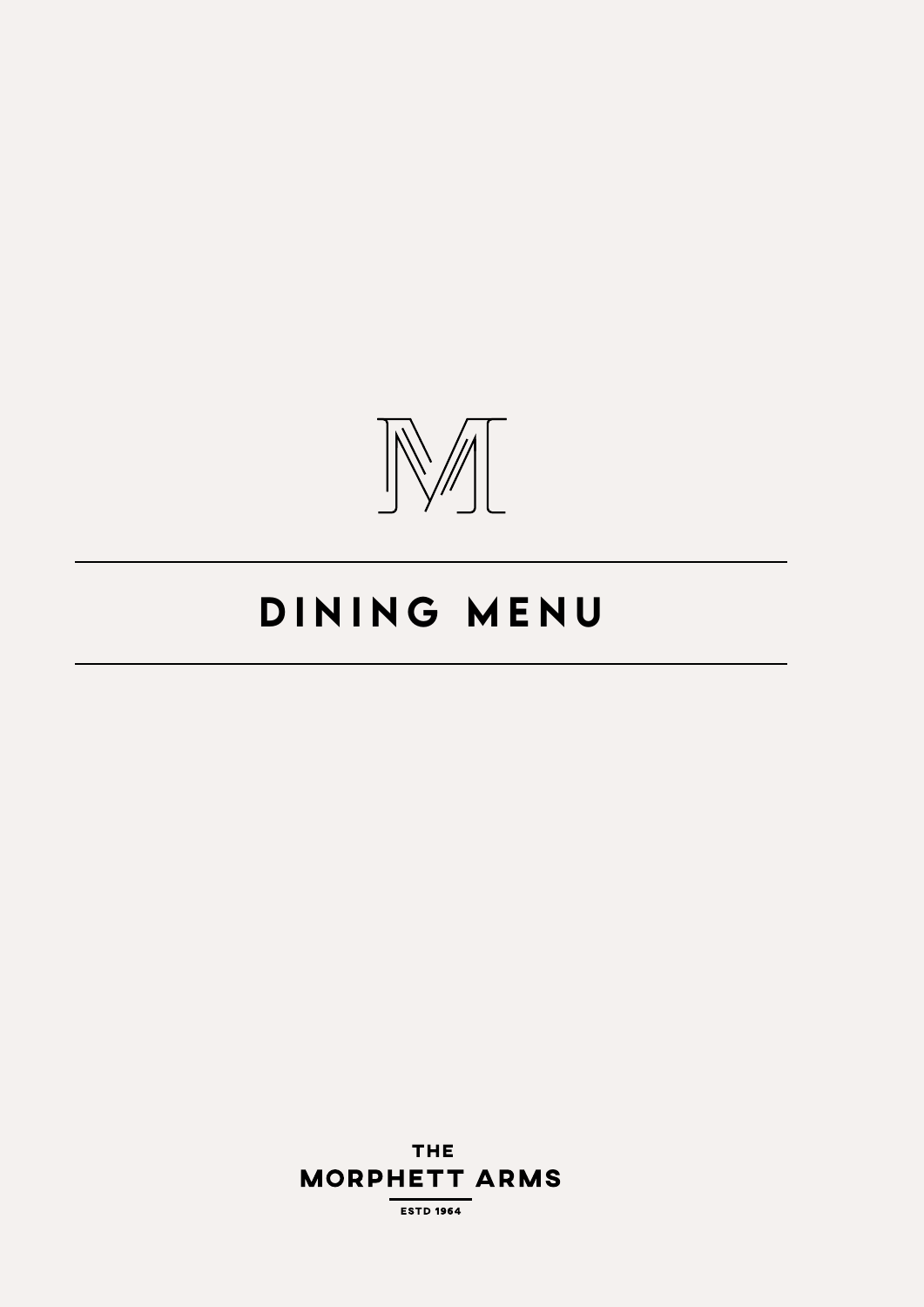# STARTERS

| Oysters (GF, DF)                                                                                                                           |
|--------------------------------------------------------------------------------------------------------------------------------------------|
| Natural (6   12) …………………………………………………………………………… 17   33                                                                                     |
|                                                                                                                                            |
|                                                                                                                                            |
| Duo of Dips (V) manufactured and the 16<br>Grilled pita bread, cornichons, kalamata olives                                                 |
| Soup of the Day manuscription and the Day manuscription of the Day manuscription and the Day manuscription and<br>Served with garlic bread |
| Seasoned Potato Wedges (V) manufacture and the control of the 12<br>Sweet chili, sour cream                                                |
| Bowl of Chips (V) manufactured and the 10<br>Tomato sauce, aioli                                                                           |
| Buffalo Chicken Wings (GF) manufactured and the control of the 15<br>Ranch sauce                                                           |
| Spiced capsicum coulis, pickled onion                                                                                                      |
| Wagyu Beef Sliders (2) manufactured and the state and the 12<br>Cheese, pickles, hickory BBQ sauce                                         |
| Master Stock Pork Belly (3) manufactured and the Master Stock Pork Belly (3)<br>Asian slaw                                                 |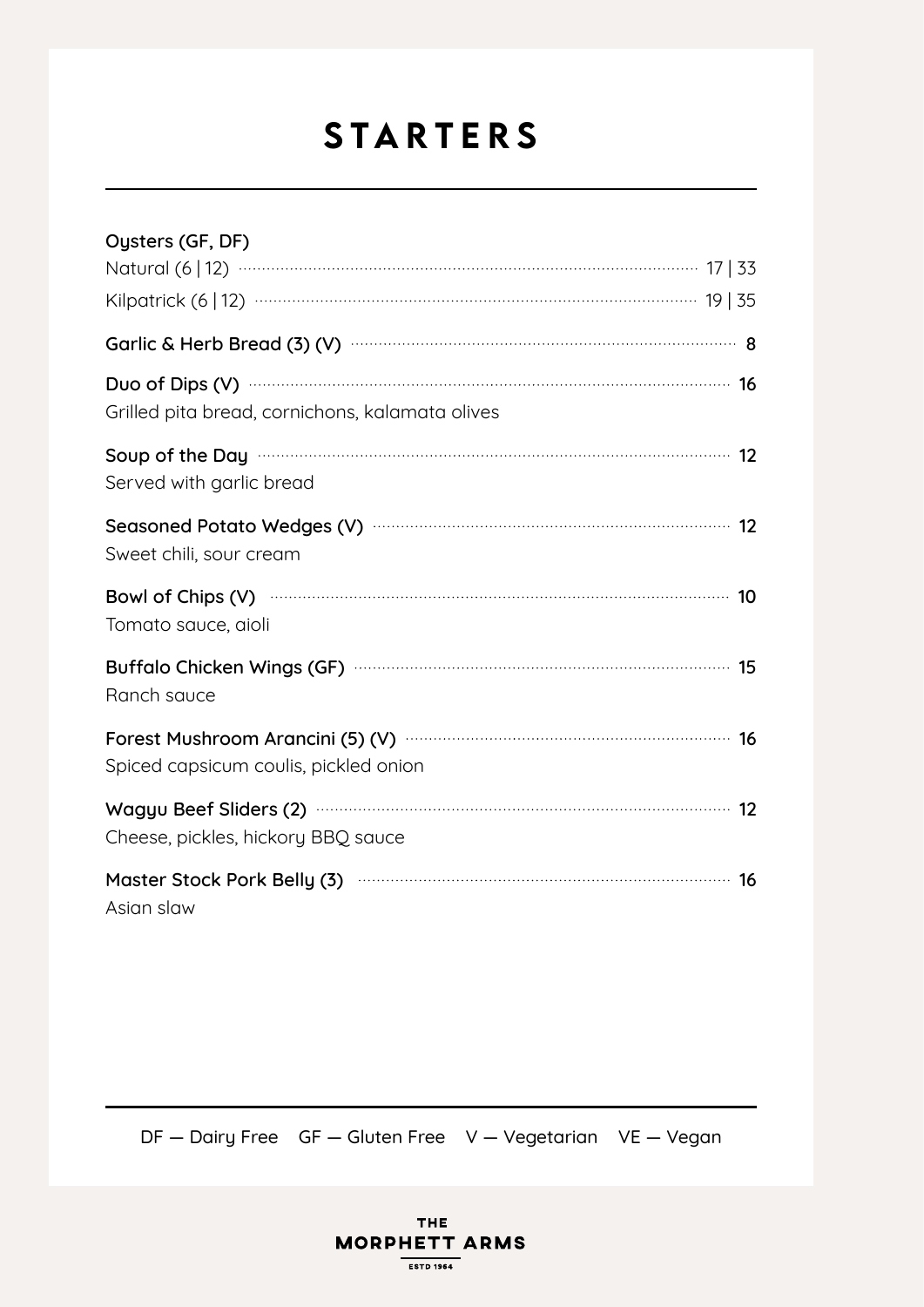## CLASSICS

| Free Range Chicken Breast Schnitzel <b>Manual Accord 23</b> 23<br>Chips, salad and choice of sauce<br>Parmigiana +\$3                                            |  |
|------------------------------------------------------------------------------------------------------------------------------------------------------------------|--|
| Herb & Onion Crumbed Beef Schnitzel mummum mummum 24<br>Chips, salad and choice of sauce<br>Parmigiana +\$3                                                      |  |
| Australian Salt and Pepper Squid (DF, GF on Request) <b></b> 26<br>Chips, salad, lemon, tartar sauce                                                             |  |
| Chips, salad, lemon and tartar sauce<br>Seasonal roasted vegetables available as an alternative +\$3                                                             |  |
| Crumbed Pork Chops (2) manufactured and the control of the 26<br>Seasonal roast vegetables, mash potato, choice of sauce                                         |  |
| Curry of the Day (GF) manufactured and the Curry of the Day (GF)<br>Fragrant jasmine rice, pappadum                                                              |  |
| Roast of the Day (GF) manufactured and the Day (GF) and the Day (GF) manufactured and the Day (GF) and the Day<br>Seasonal roasted vegetables, traditional gravy |  |

#### SAUCES

Gravy, Dianne, Mushroom, Pepper

Extra sauces add \$2 | Parmigiana add \$3 | Garlic Prawn (5) add \$10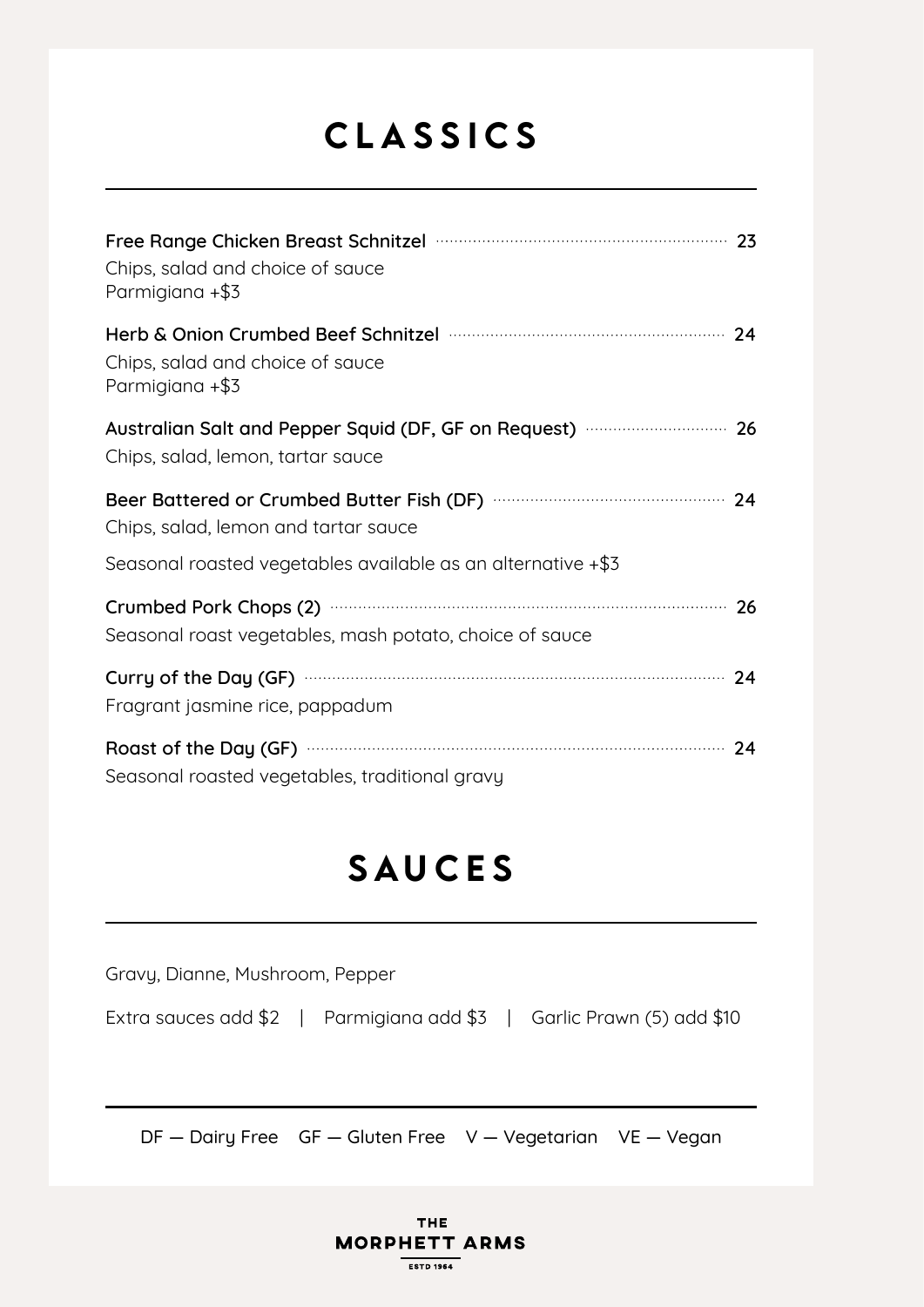## MAINS

| Triple cooked potatoes, broccolini, soy caramel reduction                                                                                                                        |  |
|----------------------------------------------------------------------------------------------------------------------------------------------------------------------------------|--|
| King George Whiting (DF) manufactured and the control of the Sandwick State of the State State State State Sta<br>Crumbed or battered, chips, salad, tartar, fresh lemon         |  |
| Atlantic Salmon Confit (GF) Material Context of the Salmon Confit (GF) Material Context of the SALMON SALMON S<br>Jerusalem artichoke purée, portobello mushroom, pancetta crisp |  |
| Mushroom Pappardelle (VE) manuscritting and the 28<br>Mirepoix, lentils, rich tomato ragu                                                                                        |  |
| Smashed Falafel Salad (V, GF, VE option available) ………………………… 24<br>Snow pea tendrils, mixed beans, pickled beetroot, sumac yoghurt,<br>smoked almonds                           |  |
| Warm Portuguese Chicken Breast Salad mummum mummum 28<br>(GF, DF, VE option available)<br>Turmeric potatoes, green leaves, marinated feta, onion,<br>green goddess dressing      |  |
| Chips, salad and choice of sauce                                                                                                                                                 |  |
| Chips, salad and choice of sauce                                                                                                                                                 |  |
| Seasonal roasted vegetables available as an alternative +\$3                                                                                                                     |  |
| Spicy Thai broth, udon noodles, seasonal greens                                                                                                                                  |  |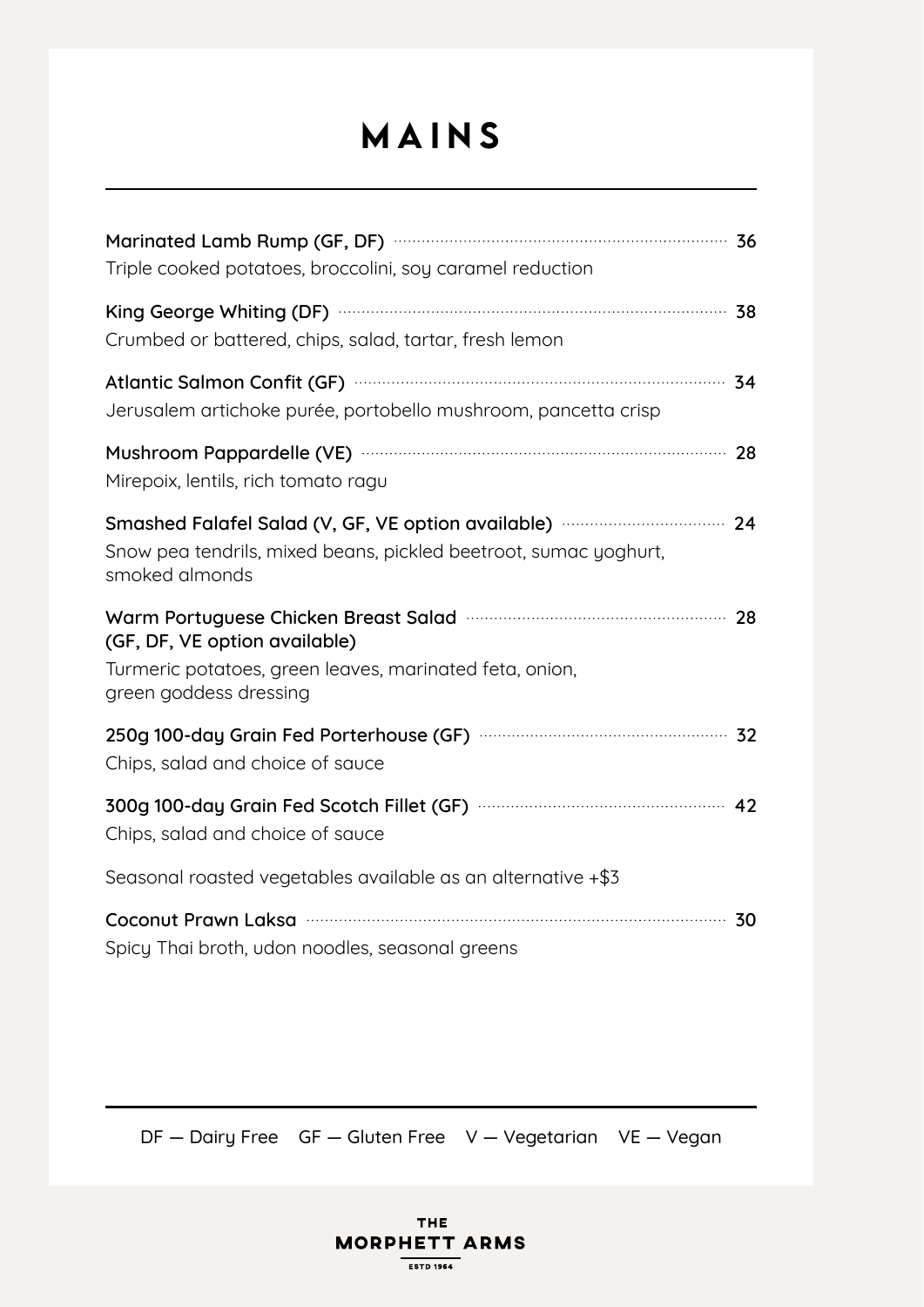#### PIZZAS

| Fresh tomato, bocconcini, basil, mozzarella                                                  |  |
|----------------------------------------------------------------------------------------------|--|
| Ham & Pineapple manufactured and the contract of the 22<br>Smoked ham, pineapple, mozzarella |  |
| Spicy Chicken 24<br>Jalapeños, bell peppers, caramelized onion, mozzarella                   |  |
| Salami, bocconcini, olives, tomato, basil, mozzarella                                        |  |
|                                                                                              |  |

| Gluten free base | add \$5 |
|------------------|---------|
| Vegan cheese     | add \$3 |

#### BURGERS

| Butter lettuce, caramelized onion, tomato, double cheese, ranch,<br>hickory BBQ, pickles, with chips  |  |
|-------------------------------------------------------------------------------------------------------|--|
| Pickled beetroot, butter lettuce, cheese, ranch and smashed avocado,<br>with chips                    |  |
| Butter lettuce, caramelized onion, tomato, vegan cheese and mayo,<br>hickory BBQ, pickles, with chips |  |
| Gluten free burger bun add \$3                                                                        |  |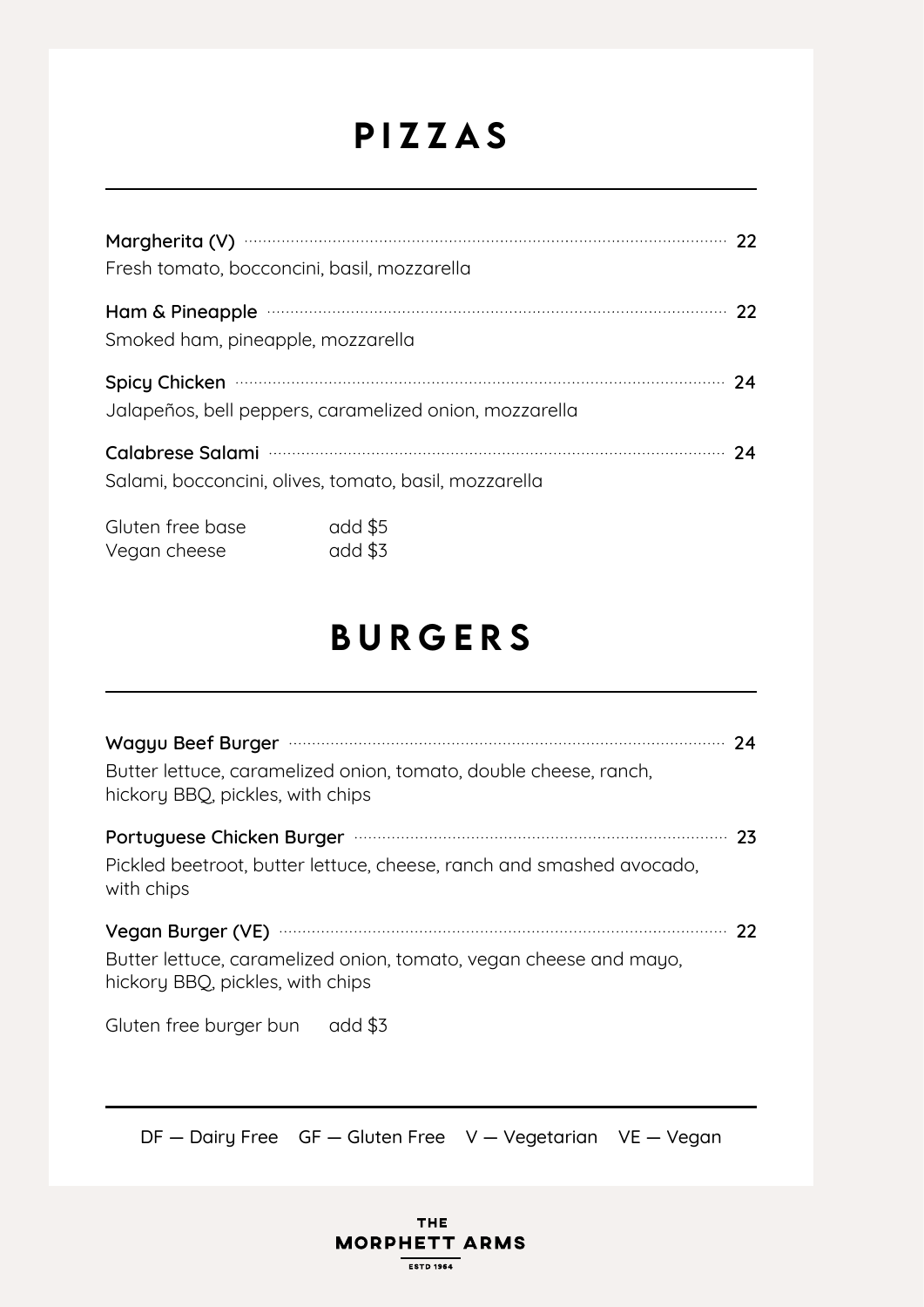#### SIDES

| Seasonal Steemed Greens manufactured and seasonal steemed Greens manufactured and seasonal steemed G       |  |
|------------------------------------------------------------------------------------------------------------|--|
| Seasonal Roasted Vegetables manufactured and seasonal Roasted Vegetables manufactured and seasonal season. |  |
|                                                                                                            |  |

#### KIDS MEALS

| Chips and tomato sauce                                                                                                                    |  |
|-------------------------------------------------------------------------------------------------------------------------------------------|--|
| Chicken Schnitzel must be a substitute that the schnitzer manufacture of the schnitzer manufacture of the schni<br>Chips and tomato sauce |  |
| Mini Roast of the Day <b>Construction</b> 10<br>Roasted vegetables and traditional gravy                                                  |  |
| Chips and tomato sauce                                                                                                                    |  |
| Ham, Pineapple and Cheese                                                                                                                 |  |

#### DESSERTS

| Double chocolate fudge and Oreo biscuit crumble                                                                                                                |  |
|----------------------------------------------------------------------------------------------------------------------------------------------------------------|--|
| Apple Crumble (GF, VE option available) …………………………………………… 12<br>Spice braised apple, puffed grain & coconut crumble,<br>vanilla bean ice cream                 |  |
| White Chocolate and Raspberry Blondie <b>Material Contract Chocolate and Raspberry Blondie</b> Material Material 12<br>Boysenberry ice cream, hazlenut crumble |  |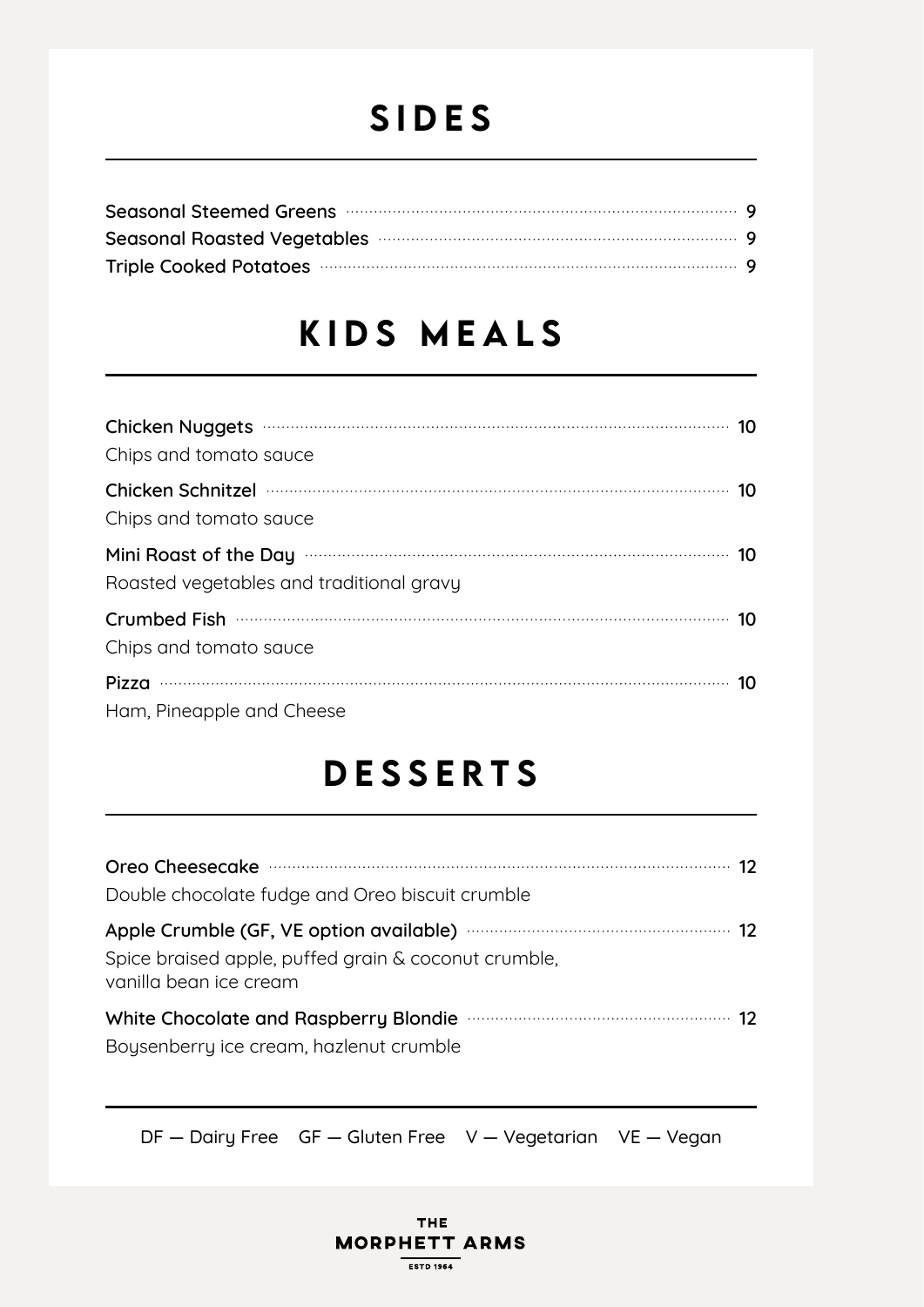

# SENIORS' MENU

**Available at lunch 7 days 11:30am - 2:00pm**

DF — Dairy Free GF — Gluten Free V — Vegetarian VE — Vegan **MORPHETT ARMS** 

**ESTD 1964**